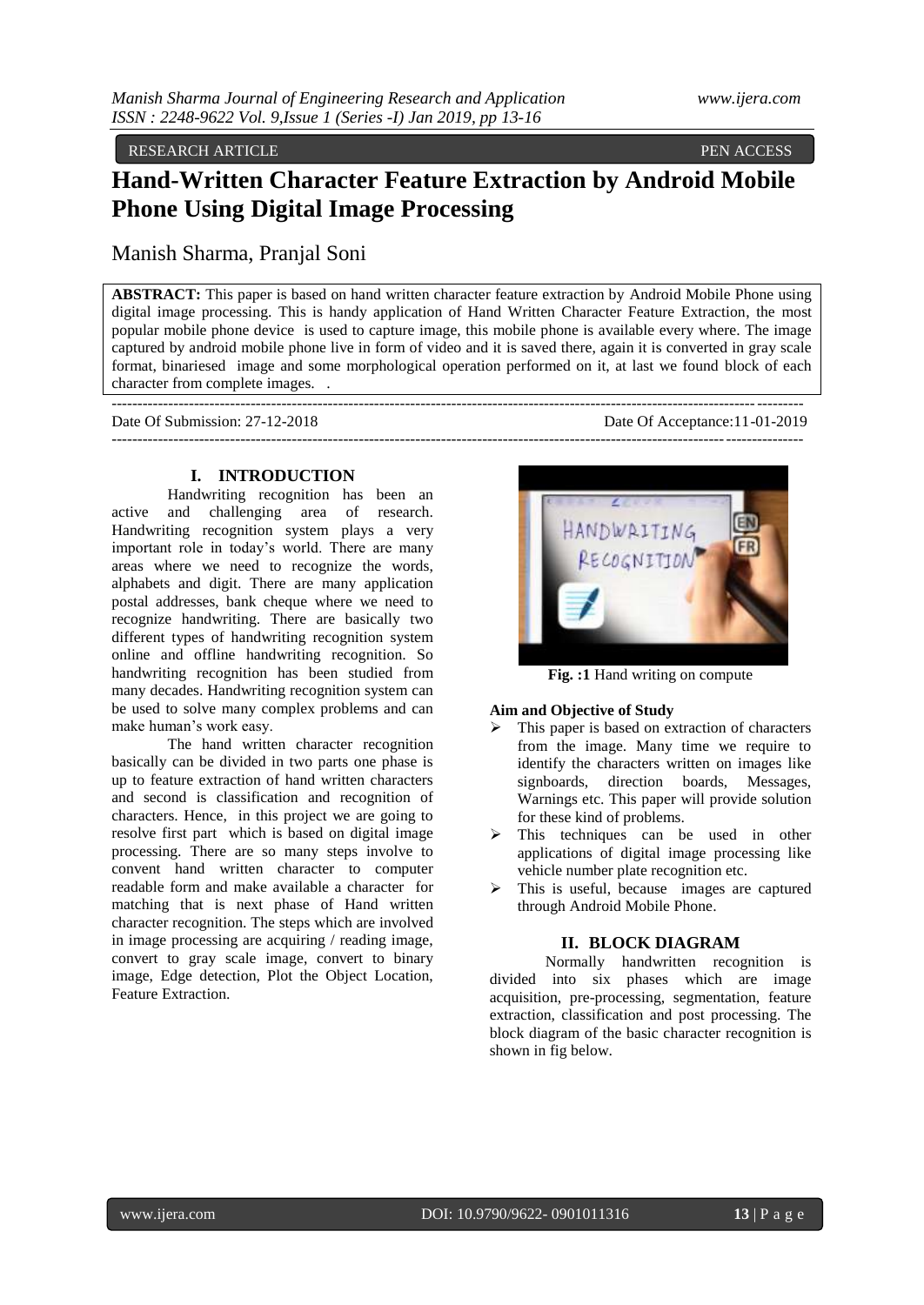

**Fig. 2 :** Block Diagram of Character Recognition

# **III. ALGORITHMS**

STEP 1. Start process.

STEP 2. Image acquisition. (Capturing the image by flat scanner or camera)

STEP 3. Preprocessing ( Finding Region of Interest)

STEP 4 Segmentation ( Separation of characters in blocks)

STEP 5 Feature Extraction ( Finding the characters for matching)

STEP 6 End of process.

# **IV. METHODOLOGY**

**Input Image**

Here image is captured by Android Mobile Phone. This process live and continuous.



Now desktop/laptop in connect to Android Mobile Phone.

• This cell of codes read the image to MATLAB workspace

Conversion to gray scale image from RGB

imageformat.

|   |                         |   |   |                | 6                  |                   | $\mathbf{g}$ |             |   |
|---|-------------------------|---|---|----------------|--------------------|-------------------|--------------|-------------|---|
| ١ |                         | з |   | $\sqrt{s}$     | $\hat{\mathbf{s}}$ | $\overline{\tau}$ | B            |             |   |
|   |                         | 3 | 4 | $\sqrt{s}$     | $\epsilon$         | 7                 | 8            | $\mathbb P$ |   |
|   |                         | 3 |   | $\mathfrak{p}$ | $\varsigma$        | $\boldsymbol{7}$  | 8            |             | o |
|   | $\overline{\mathbf{c}}$ |   |   |                | $\epsilon$         |                   | ŝ            |             | ò |
|   |                         |   |   |                | $\mathsf{G}$       | 7                 | 8            |             |   |

**Fig. 3:** Handwritten Characters

**Edge Detection**

|   |                          | time bown Type-Factory Woulder Phila- |                | 10.999577709974978884 |             |               |          |
|---|--------------------------|---------------------------------------|----------------|-----------------------|-------------|---------------|----------|
|   |                          |                                       | $\mathcal S$   |                       |             |               |          |
| ۲ | 23                       |                                       |                |                       |             | $A S G R B R$ |          |
| t | $\overline{\phantom{a}}$ |                                       |                | 4 5 6 7               | $8^{\circ}$ |               | $\alpha$ |
|   |                          |                                       | 5 <sub>6</sub> | -7                    | 溝           |               |          |
| 1 | -2                       |                                       | 56             | $\tau$                | ŝ           |               | $\circ$  |
|   | 2                        |                                       |                | 345678                |             | э             | ಂ        |

**Fig. 4:** Edge Detection

Edges characterize object boundaries and are therefore useful for segmentation, registration, and identification of objects. Edge detection of an image significantly reduces the amount of data and filters out useless information, while preserving the important structural properties in an image. However, the majority of different methods may be grouped into two categories, gradient and Laplacian. The gradient method detects the edges by looking for the maximum and minimum in the first derivative of the image. The Laplacian method which is being used in this test searches for zero crossings in the second derivative of the image to find edges

| 1089 5 550994-008 58 |                         |                         |                       |  |                           |      |              |            |
|----------------------|-------------------------|-------------------------|-----------------------|--|---------------------------|------|--------------|------------|
| $\mathbf{1}$         | $\overline{\mathbf{2}}$ | $\overline{\mathbf{z}}$ | $\boldsymbol{\theta}$ |  |                           |      | $\mathbf{q}$ |            |
| $\Lambda$            | $\mathcal{L}$           |                         |                       |  | 34563890                  |      |              |            |
| 1                    | $\overline{\mathbf{2}}$ | $\cdot$ 3               |                       |  | 4567                      | s.   | $\theta$     | $^{\circ}$ |
| 4                    | $\mathbb{R}$            |                         |                       |  | 3 4 5 6 7                 | $-8$ | 30           |            |
| л                    |                         |                         |                       |  | 2, 3, 4, 5, 6, 7, 8, 9, 0 |      |              |            |
| -1                   |                         | 23456                   |                       |  | $\tau$                    |      | 8 3 0        |            |

**Fig.5** : Segmented Hand written Character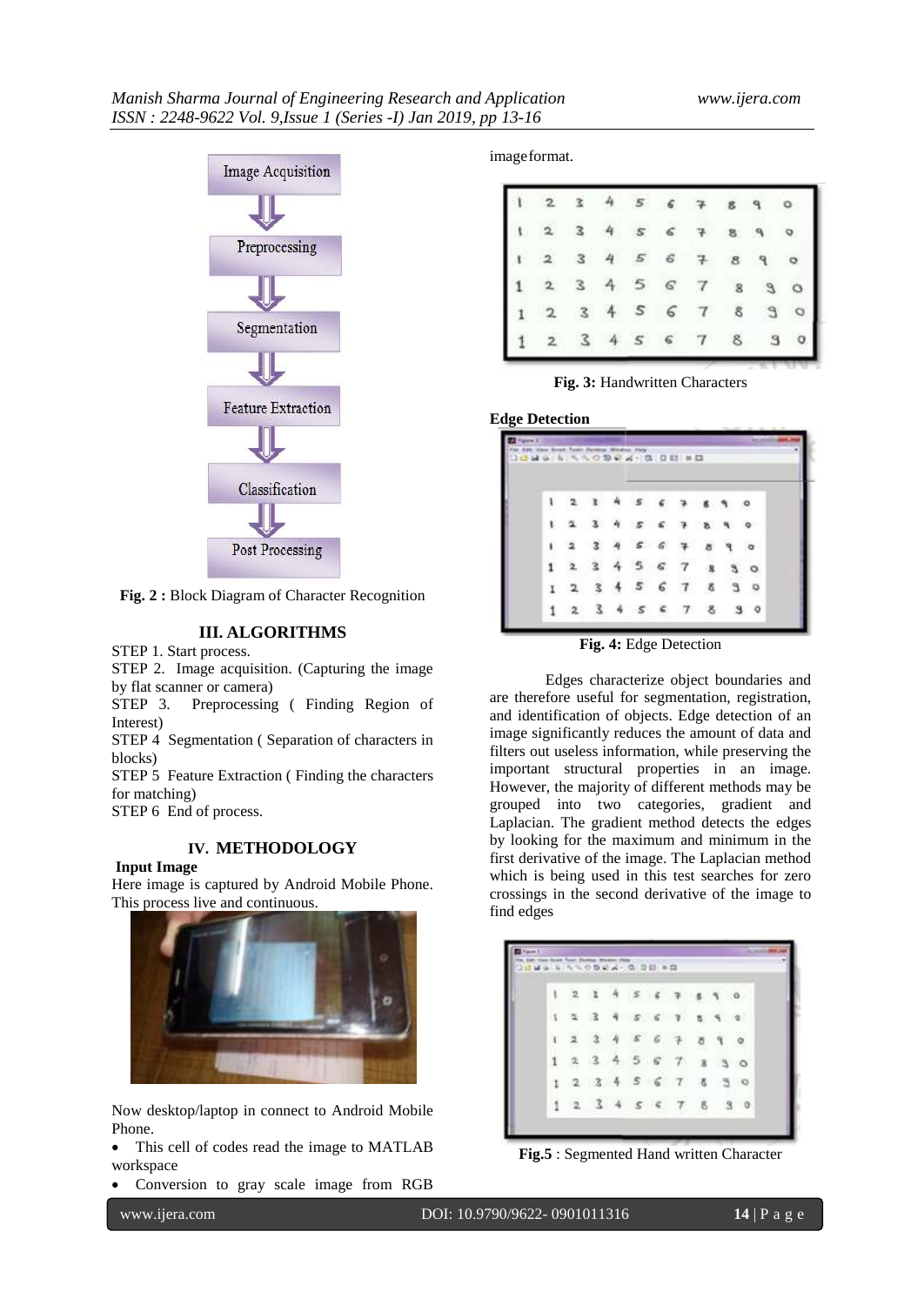#### **Object Location**

Select a single number from the TEST image and the program identifies the number. If selecting more than one number, the program will identify a wrong one, so you must select a single number.

#### **Binarization**

Next step is binarization of gray-scale character images in offline character recognition. Binarization process converts a gray scale image into a binary image by using the fact that characters are usually composed of thin lines of uniform

## **Feature Extraction**

The next part is the feature extraction in which handwritten numbers must be cropped individually and converted to 7x5 bitmap images then  $(35x1)$  to be in the form of the ideal numbers for the training process of the NN i.e reshaping the image. Feature extraction is the process to retrieve the most important data from the raw data. The major role of feature extraction is to extract a set of features, which maximizes the recognition rate with the least amount of elements. In feature extraction stage each character is represented as a feature vector, which becomes its identity. Due to the nature of handwriting with its high degree of variability and imprecision obtaining these features, is a difficult task. Feature extraction methods are based on 3 types of features-Statistical, Structural, Global transformations and moments. Structural and statistical features appear to be complementary in that they highlight different properties of the characters.



**Fig.6** : Segmented Hand written Character

## **V. MATLAB CODE**

**1. Capturing Image in Matlab by using Mobile Phone live .**

url = 'http://192.168.1.106:8080/shot.jpg';

 $ss = \text{imread}(\text{url});$ 

 $fh = image(ss);$ 

```
while(1)ss = \text{imread}(\text{url});
  set(fh,'CData',ss);
   drawnow;
end
```
#### **2. Now Image is saved in Matlab.**

#### **3.Read Image**

This cell of codes read the image to MATLAB workspace.

 $I = \text{imread('training.bmp')}: \text{imshow(I)}$ 

#### **4. Convert to grayscale image**

This cell of codes convert the RGB to gray.  $Igray = rgb2gray(I); imshow(Igray)$ 

#### **5. Convert to binary image**

This cell of codes convert the gray to binary image. Ibw  $=$   $im2bw(Igrav,gravthreshold(Igrav))$ ; imshow(Ibw)

#### **6. Edge detection**

This cell of codes detect the edge of the image.  $Iedge = edge$ (uint $8(Ibw)$ ); imshow( $Iedge$ )

#### **7. Morphology**

This cell of codes perform the image dilation and image filling on the image. Image Dilation  $se = \text{strel}(\text{'square}'.2)$ ; Iedge2 = imdilate(Iedge, se); imshow(Iedge2); Image Filling Ifill= imfill(Iedge2,'holes'); imshow(Ifill)

#### **8. Blobs analysis**

This cell of codes find all the objects on the image, and find the properties of each object. [Ilabel num] = bwlabel(Ifill); disp(num);  $Iprops = regionprops(IIabel);$   $Ibox =$ [Iprops.BoundingBox];  $Ibox = reshape(Ibox, [4 50])$ ; imshow(I)

# **9. Plot the Object Location**

This cell of codes plot the object locations. hold on; for  $cnt = 1:50$ rectangle('position',Ibox(:,cnt),'edgecolor','r'); end

## **VI. CONCLUSION**

It is hoped that this detailed discussion will be beneficial insight into various concepts involved, and boost further advances in the area. The accurate recognition is directly depending on the nature of the material to be read and by its quality. From various studies we have seen that